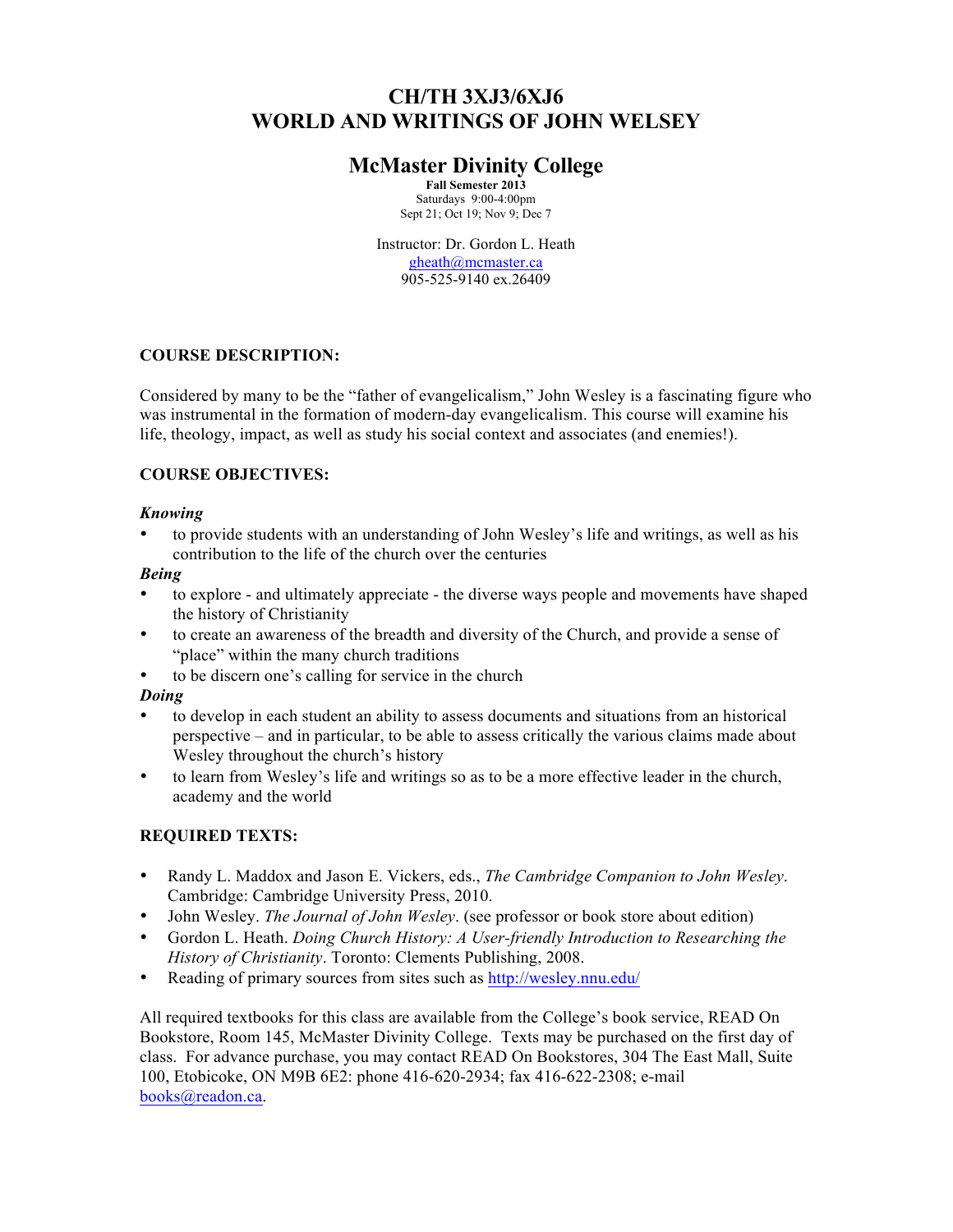### **ASSIGNMENTS:**

Along with completing the weekly readings, and participating in class discussions and debates, each student will be required to complete the following:

- Journal Reflection: Students will be required to write a ten-page review and critique of Wesley's Journal.
- Sermon Summary: Each student is required to present a summary of a sermon by Wesley.
- Research Paper: Each student is required to write a research paper on a relevant topic of interest.

*Advanced degree students are expected to fulfill all assignments at an advanced degree level. They will also be required to prepare an annotated bibliography of ten books and ten articles in the area of their research paper, as well as write an additional fifteen pages for the research paper.*

#### **GRADING:**

- Journal Reflection: 30%
- Sermon Summary: 25%
- Research Paper:  $40\%$
- Participation: 5%

#### **GENERAL COMMENTS:**

- Academic dishonesty is a serious offence that may take any number of forms, including plagiarism, the submission of work that is not one's own or for which previous credit has been obtained, and/or unauthorized collaboration with other students. Academic dishonesty can result in severe consequences, e.g., failure of the assignment, failure of the course, a notation on one's academic transcript, and/or suspension or expulsion from the College. Students are responsible for understanding what constitutes academic dishonesty. Please refer to the Divinity College Statement on Academic Honesty  $\sim$ http://www.mcmasterdivinity.ca/programs/rules-regulations
- McMaster Divinity College uses inclusive language for human beings in worship services, student written materials, and all of its publications. In reference to biblical texts, the integrity of the original expressions and the names of God should be respected. The NRSV and TNIV are examples of the use of inclusive language for human beings. It is expected that inclusive language will be used in chapel services and all MDC assignments.
- Essays must be handed in at the beginning of the class on the day they are due. All other essays will be considered to be late. Students may be exempted from the late penalty of 3% per day (not including weekends) if they attach to their essay a letter explaining the genuine emergency that delayed them. Late assignments (even ones with an extension) will not receive comments and constructive criticism from the professor.
- The essay should be handed directly to the instructor. To avoid any potential problems, students are advised to keep their working notes and a copy of their paper until a final mark has been received.
- Unless noted otherwise, all written work must conform to the *McMaster Divinity College Style Guidelines for Essays and Theses*.
- Please turn off your cell phone and/or pager before the class begins.
- Please do not attend class if you are ill and contagious (e.g. the flu).
- Respectful dialogue and disagreement is expected.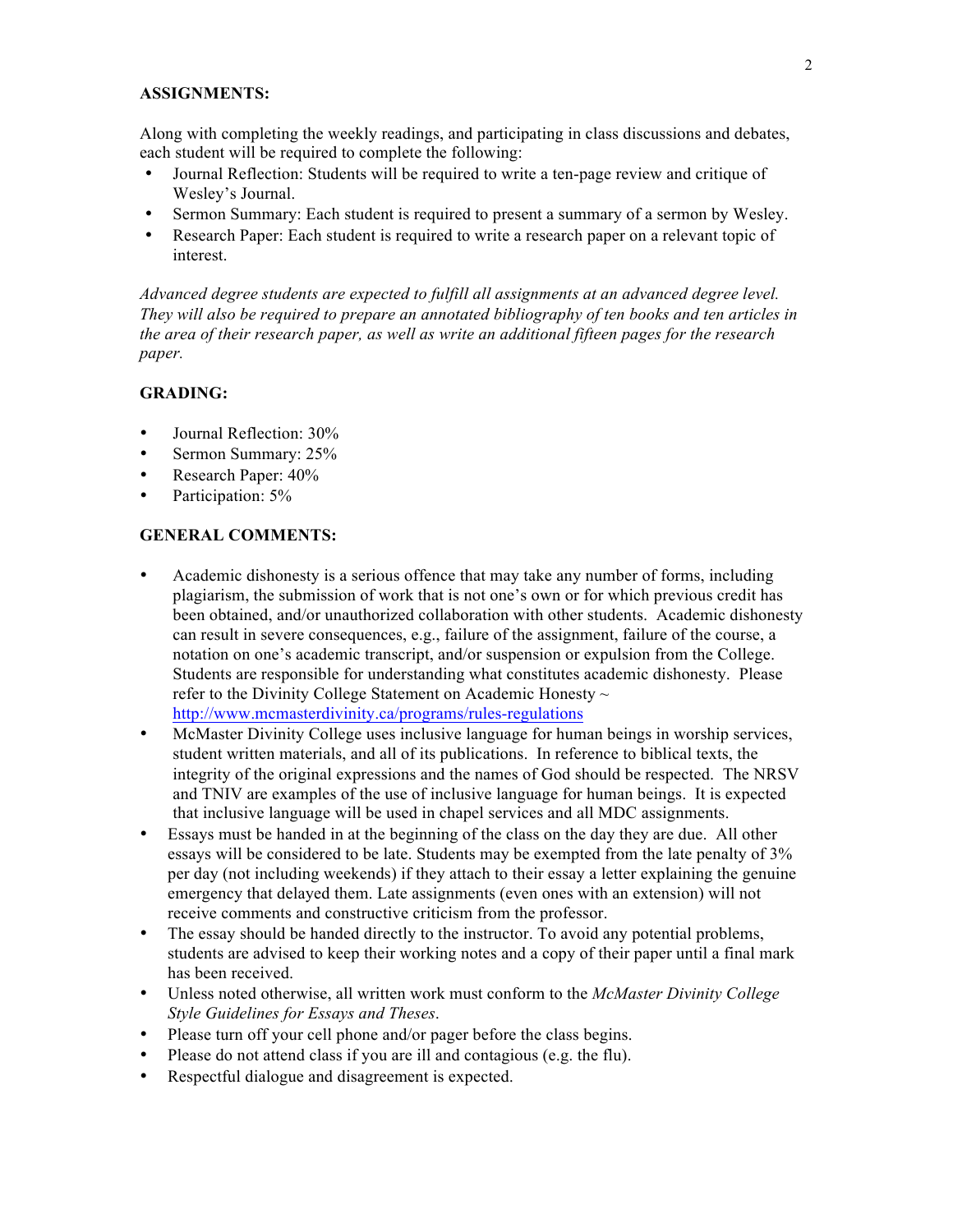#### **COMMENTS ON ASSIGNMENTS**

#### • **Journal Reflection (Due: Oct 19, in class)**

Students are expected to write and submit a ten-page reflection paper on Wesley's *Journal*. This reflection should answer questions such as what does this journal tell me about Wesley, his theology, his ministry, and early evangelicalism? What is the value of reading this journal? What does this journal not tell us? See *Doing Church History* for further instructions.

#### • **Sermon Summary (Due: TBD)**

This assignment is concerned with trying to gain an understanding of a Wesley's thought by reading a sermon composed by Wesley. More details will be offered in class. Students will lead the class in a brief discussion of the source. No written work needs to be submitted to the professor, but please distribute to the class a handout that provides a basic outline of your presentation, including a bibliography of sources consulted. (The professor will make photocopies if you provide the handout well in advance of the class.) See *Doing Church History* for further instructions.

#### • **Research Paper (Due Dec 7, in class)**

This ten-page research paper provides an opportunity for students to pursue an area of research that intrigues them. It is expected that this paper will have a clearly stated and argue thesis on some matter related to the course. The results of this paper will be shared at the end of the course when students orally present their papers to the class. See *Doing Church History* for further instructions.

- o Choose a topic that interests you (and one which you will be able to find enough research material on).
- o Use endnotes (not footnotes).
- o Please include at the very end of the paper (after the bibliography) a one page "personal reaction" to the person you are studying. It does NOT count towards the ten-page total page count. This reaction can be as personal as you like, and is intended to give you a chance to react to the person outside of your more formal research paper.
- o Please follow the format noted below:

| Title | Page | Page | Page | Page  | Page          | Page   |
|-------|------|------|------|-------|---------------|--------|
| Page  | #1   | #2   | #3   | #4    | #5            | #6     |
| Page  | Page | Page | Page | End   | <b>Biblio</b> | Pers   |
| #7    | #8   | #9   | #10  | notes |               | Reflec |